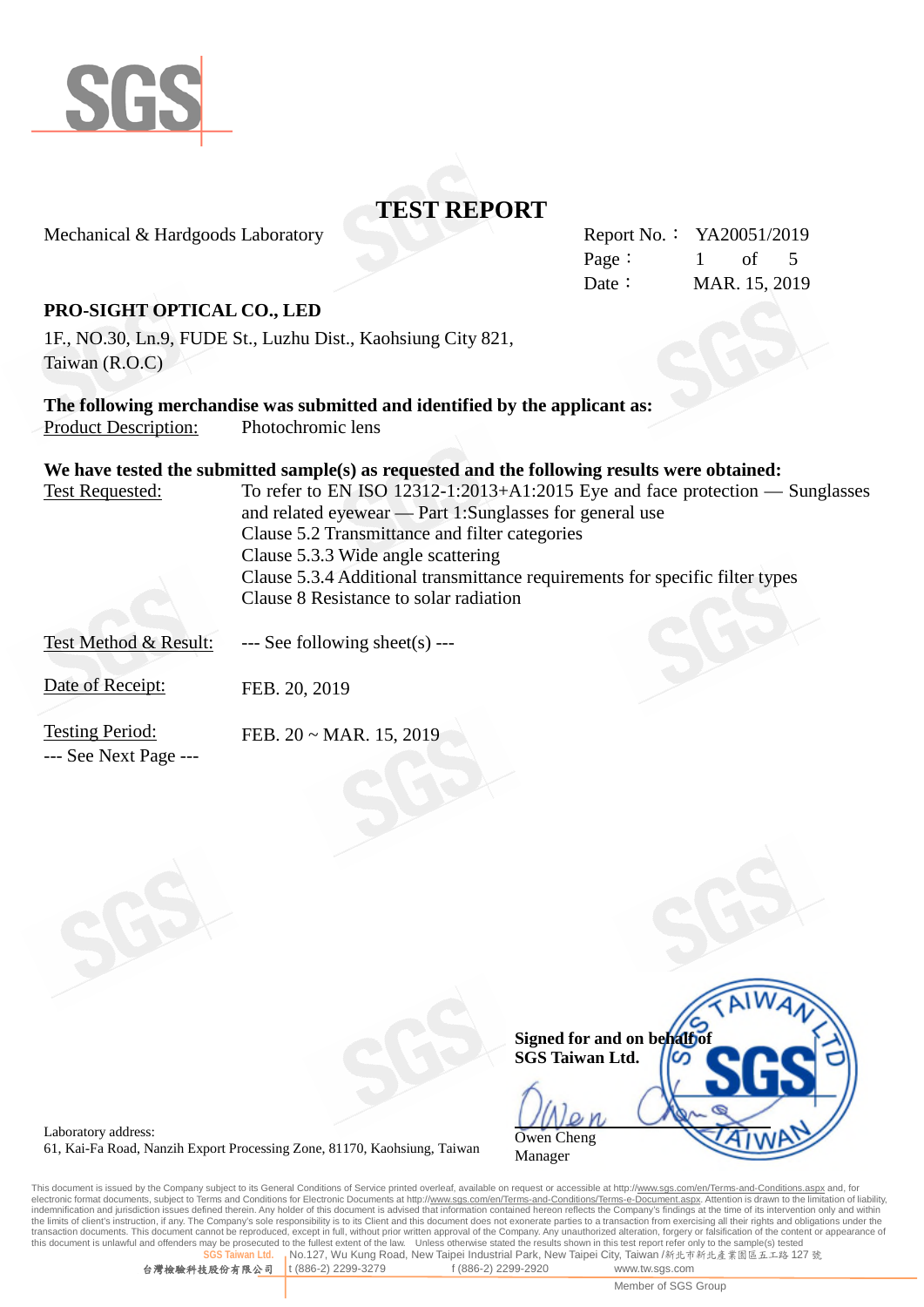

Mechanical & Hardgoods Laboratory Report No.: YA20051/2019

Page:  $2 \text{ of } 5$ 

## **Test Method & Result**

**EN ISO 12312-1:2013+A1:2015 Eye and face protection — Sunglasses and related eyewear — Part 1: Sunglasses for general use**

## Clause

5 Transmittance

5.2 Transmittance and filter categories

## **Finding**

**(Faded state)**

| Sample | Filter<br>Category | Range                                             | Requirement  | <b>Test Value</b>        |
|--------|--------------------|---------------------------------------------------|--------------|--------------------------|
|        |                    | $380 \sim 780$ nm<br>Luminous Transmittance (Tv0) | > 80%        | 84.66 %                  |
|        |                    | $280 \sim 315$ nm<br><b>TSUVB</b>                 | $<$ 0.05 TvO | $0.00$ TvO<br>$(0.01\%)$ |
|        |                    | $315 \sim 380$ nm<br><b>TSUVA</b>                 | $<$ Tv $0$   | $0.00$ TvO<br>$(0.01\%)$ |

#### **(Darkened state)**

| Sample | Filter<br>Category | Range                                             | Requirement     | <b>Test Value</b>                 |
|--------|--------------------|---------------------------------------------------|-----------------|-----------------------------------|
|        | 2                  | $380 \sim 780$ nm<br>Luminous Transmittance (Tv1) | $18 \sim 43 \%$ | 28.21 %                           |
|        |                    | $280 \sim 315$ nm<br><b>TSUVB</b>                 | $<$ 0.05 Tv1    | $0.00 \mathrm{Tv}1$<br>$(0.01\%)$ |
|        |                    | $315 \sim 380$ nm<br><b>TSUVA</b>                 | $<$ 0.5 Tv1     | $0.00$ Tv1<br>$(0.01\%)$          |

--- See Next Page ---

This document is issued by the Company subject to its General Conditions of Service printed overleaf, available on request or accessible at http://<u>www.sgs.com/en/Terms-and-Conditions.aspx</u> and, for<br>electronic format docum indemnification and jurisdiction issues defined therein. Any holder of this document is advised that information contained hereon reflects the Company's findings at the time of its intervention only and within<br>the limits o transaction documents. This document cannot be reproduced, except in full, without prior written approval of the Company. Any unauthorized alteration, forgery or falsification of the content or appearance of<br>this document **In Ltd. No.127, Wu Kung Road, New Taipei Industrial Park, New Taipei City, Taiwan /新北市新北產業園區五工路 127 號<br>【公司 】 t (886-2) 2299-3279 f (886-2) 2299-2920 www.tw.sqs.com**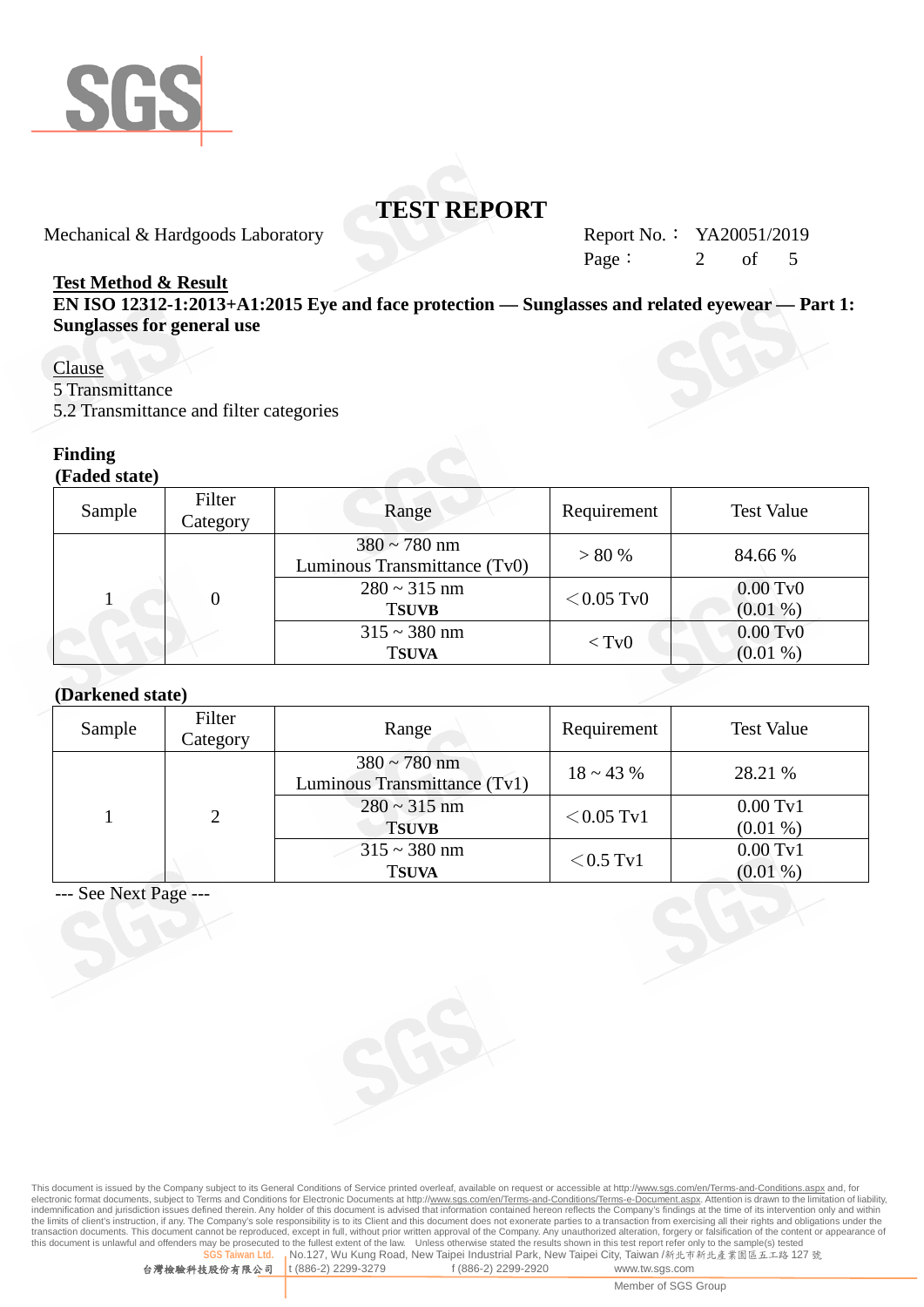

Mechanical & Hardgoods Laboratory Report No.: YA20051/2019

## **Test Result**

**Clause** 5.3.3 Wide angle scattering

# **Finding**

| Sample | Requirement | <b>Test Value</b> |
|--------|-------------|-------------------|
|        | 3 %         | $0.15\%$          |

5.3.4 Additional transmittance requirements for specific filter types

## 5.3.4.1 Photochromic filters

#### **Finding**

| Sample | Requirement          | <b>Test Value</b> |
|--------|----------------------|-------------------|
|        | $Tv0 / Tv1 \ge 1.25$ | 3.00              |

- See Next Page ---

This document is issued by the Company subject to its General Conditions of Service printed overleaf, available on request or accessible at http://<u>www.sgs.com/en/Terms-and-Conditions.aspx</u> and, for<br>electronic format docum indemnification and jurisdiction issues defined therein. Any holder of this document is advised that information contained hereon reflects the Company's findings at the time of its intervention only and within<br>the limits o transaction documents. This document cannot be reproduced, except in full, without prior written approval of the Company. Any unauthorized alteration, forgery or falsification of the content or appearance of<br>this document **No.127, Wu Kung Road, New Taipei Industrial Park, New Taipei City, Taiwan** /新北市新北產業園區五工路 **127 號**<br>t (886-2) 2299-3279 f (886-2) 2299-2920 www.tw.sgs.com

Page: 3 of 5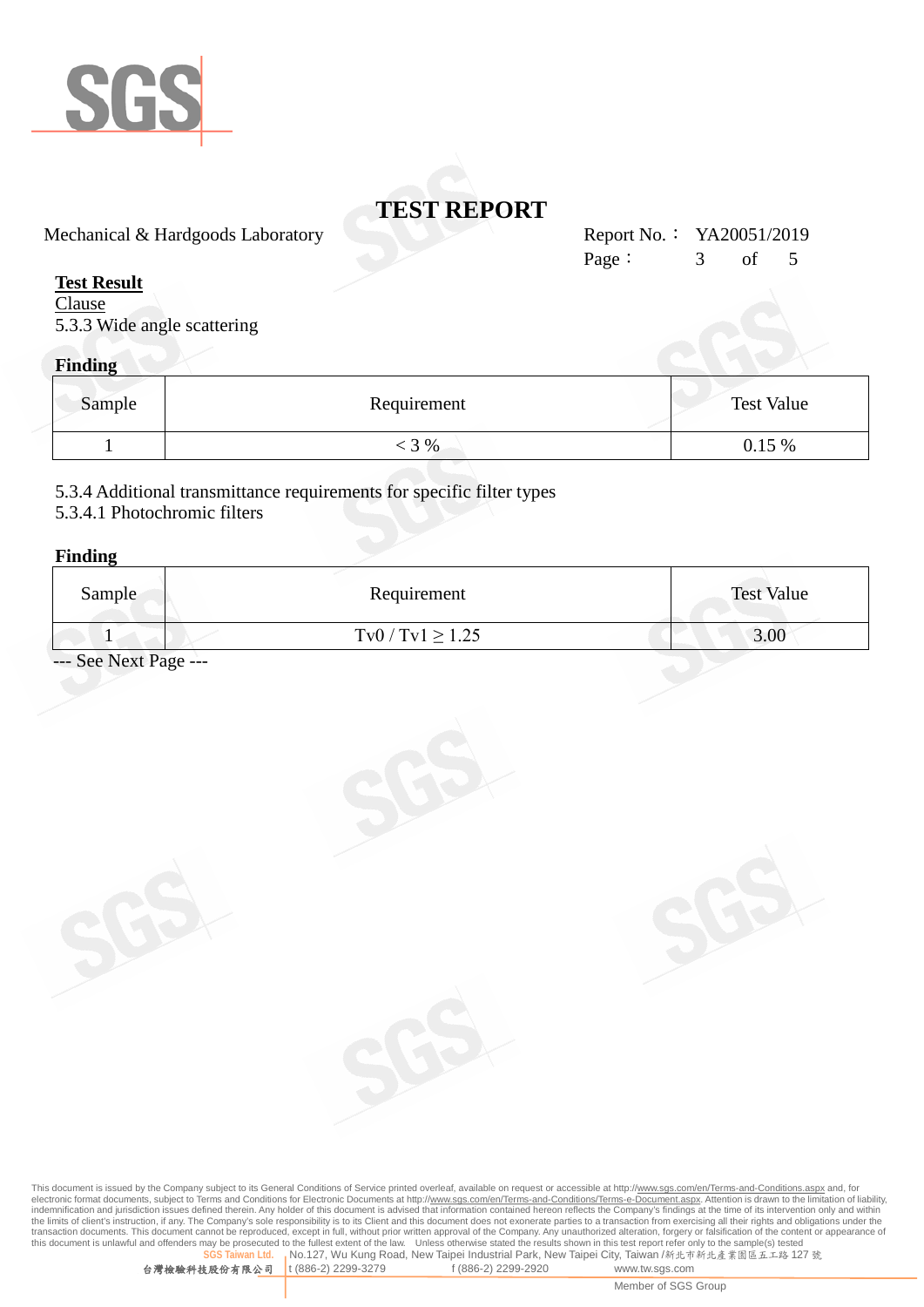

Mechanical & Hardgoods Laboratory Report No.: YA20051/2019

## **Test Result**

**Clause** 8 Resistance to solar radiation

## **Finding**

| Sample | <b>Filter Category</b> | Permitted Relative Change In<br>Luminous Transmittance After Test | <b>Test Value</b> |
|--------|------------------------|-------------------------------------------------------------------|-------------------|
|        |                        | $\pm$ 5%                                                          | $-3.51\%$         |

#### **Following additional requirements shall be complied with also after the irradiation process.** a. Wide angle scattering

| Sample | Requirement |       |
|--------|-------------|-------|
|        | 3 %         | 0.21% |

### b. For photochromic filters,  $Tv0' / Tv1'$  (after radiation) shall be  $\geq 1,25$

| Sample | Requirement                            | <b>Test Value</b> |
|--------|----------------------------------------|-------------------|
|        | $Tv0'(81.69%) / Tv1'(29.27%) \ge 1.25$ | 2 70<br><u></u>   |

### c. Requirements For The Ultraviolet Spectral Range For Initial Tv0 (Luminous Transmittance)

| Sample | Filter<br>Category | Range                             | Requirement  | <b>Test Value</b>                |
|--------|--------------------|-----------------------------------|--------------|----------------------------------|
|        |                    | $280 \sim 315$ nm<br><b>TSUVB</b> | $<$ 0.05 TvO | $0.00 \text{ Tv}0$<br>$(0.01\%)$ |
|        |                    | $315 \sim 380$ nm<br><b>TSUVA</b> | $<$ TvO      | $0.00$ TvO<br>$(0.01\%)$         |

**Remark:** The values of test requirements were specified by applicant.

--- See Next Page ---



Page:  $4$  of 5